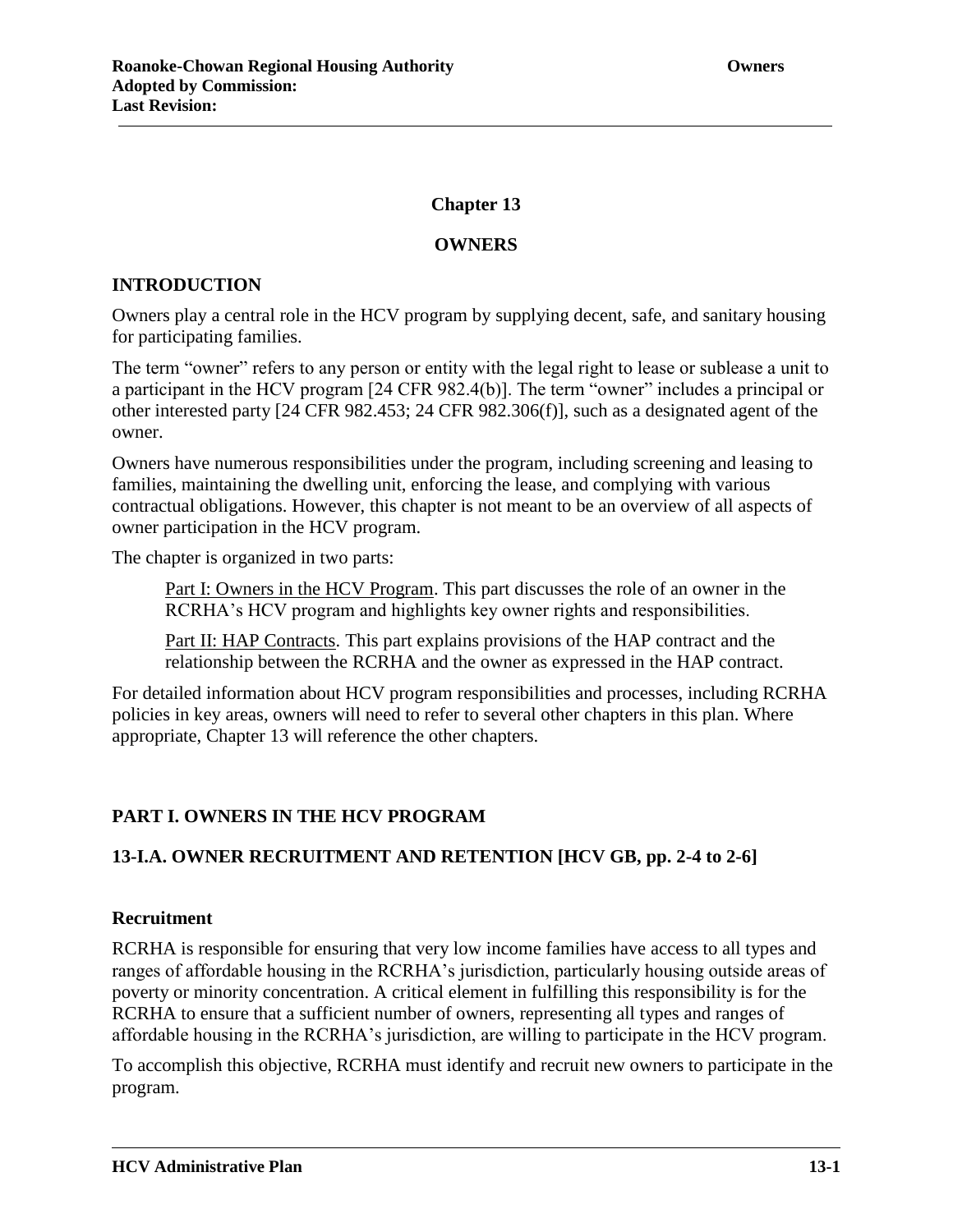### RCRHA Policy

The RCRHA will conduct owner outreach to ensure that owners are familiar with the program and its advantages. The RCRHA will actively recruit property owners with property located outside areas of poverty and minority concentration. These outreach strategies will include:

Distributing printed material about the program to property owners and managers

Contacting property owners and managers by phone or in-person

Holding owner recruitment/information meetings at least once a year

Participating in community based organizations comprised of private property and apartment owners and managers

Developing working relationships with owners and real estate brokers associations

Outreach strategies will be monitored for effectiveness, and adapted accordingly.

#### **Retention**

In addition to recruiting owners to participate in the HCV program, the RCRHA must also provide the kind of customer service that will encourage participating owners to remain active in the program.

#### RCRHA Policy

All RCRHA activities that may affect an owner's ability to lease a unit will be processed as rapidly as possible, in order to minimize vacancy losses for owners.

The RCRHA will provide owners with a handbook that explains the program, including HUD and RCRHA policies and procedures, in easy-to-understand language.

The RCRHA will give special attention to helping new owners succeed through activities such as:

Providing the owner with a designated RCRHA contact person.

Coordinating inspection and leasing activities among the RCRHA, the owner, and the family.

Initiating telephone contact with the owner to explain the inspection process, and providing an inspection booklet and other resource materials about HUD housing quality standards.

Providing other written information about how the program operates, including answers to frequently asked questions.

Additional services may be undertaken on an as-needed basis, and as resources permit.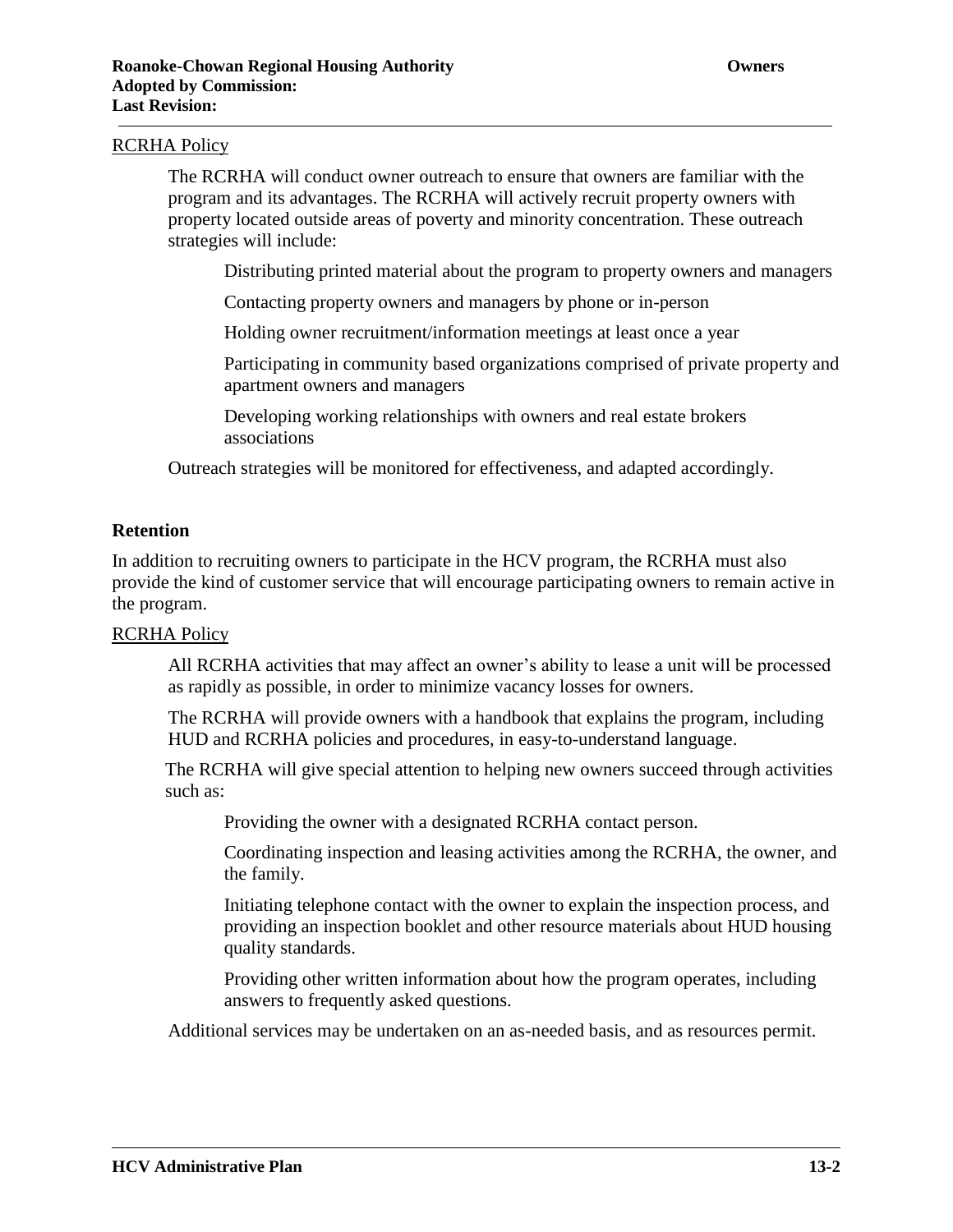HUD requires the RCRHA to aid families in their housing search by providing the family with a list of landlords or other parties known to the RCRHA who may be willing to lease a unit to the family, or to help the family find a unit. Although the RCRHA cannot maintain a list of owners that are pre-qualified to participate in the program, owners may indicate to the RCRHA their willingness to lease a unit to an eligible HCV family, or to help the HCV family find a unit [24 CFR 982.301(b)(11)].

# RCRHA Policy

Owners that wish to indicate their willingness to lease a unit to an eligible HCV family or to help the HCV family find a unit must notify the RCRHA. The RCRHA will maintain a listing of such owners and provide this listing to the HCV family as part of the informational briefing packet

When a family approaches an owner to apply for tenancy, the owner is responsible for screening the family and deciding whether to lease to the family, just as the owner would with any potential tenant. The RCRHA has no liability or responsibility to the owner or other persons for the family's behavior or suitability for tenancy. See chapters 3 and 9 for more detail on tenant family screening policies and process.

If the owner is willing, the family and the owner must jointly complete a Request for Tenancy Approval (RFTA, Form HUD 52517), which constitutes the family's request for assistance in the specified unit, and which documents the owner's willingness to lease to the family and to follow the program's requirements. When submitted to the RCRHA, this document is the first step in the process of obtaining approval for the family to receive the financial assistance it will need in order to occupy the unit. Also submitted with the RFTA is a copy of the owner's proposed dwelling lease, including the HUD-required Tenancy Addendum (Form HUD-52641-A). See Chapter 9 for more detail on request for tenancy approval policies and process.

HUD regulations stipulate that an assisted tenancy can be approved only under certain conditions.

The owner must be qualified to participate in the program [24 CFR 982.306]. Some owners are precluded from participating in the program, or from renting to a particular family, either because of their past history with this or another federal housing program, or because of certain conflicts of interest. Owner qualifications are discussed later in this chapter.

The selected unit must be of a type that is eligible for the program [24 CFR 982.305(a)]. Certain types of dwelling units cannot be assisted under the HCV program. Other types may be assisted under certain conditions. In addition, the owner must document legal ownership of the specified unit. See chapter 9 for more detail on unit eligibility policies and process.

The selected unit must meet HUD's Housing Quality Standards (HQS) and/or equivalent state or local standards approved by HUD [24 CFR 982.305(a)]. The RCRHA will inspect the owner's dwelling unit at various stages of HCV program participation, to ensure that the unit continues to meet HQS requirements. See chapter 8 for a discussion of the HQS standards, as well as the process for HQS inspections at initial lease-up and throughout the family's tenancy.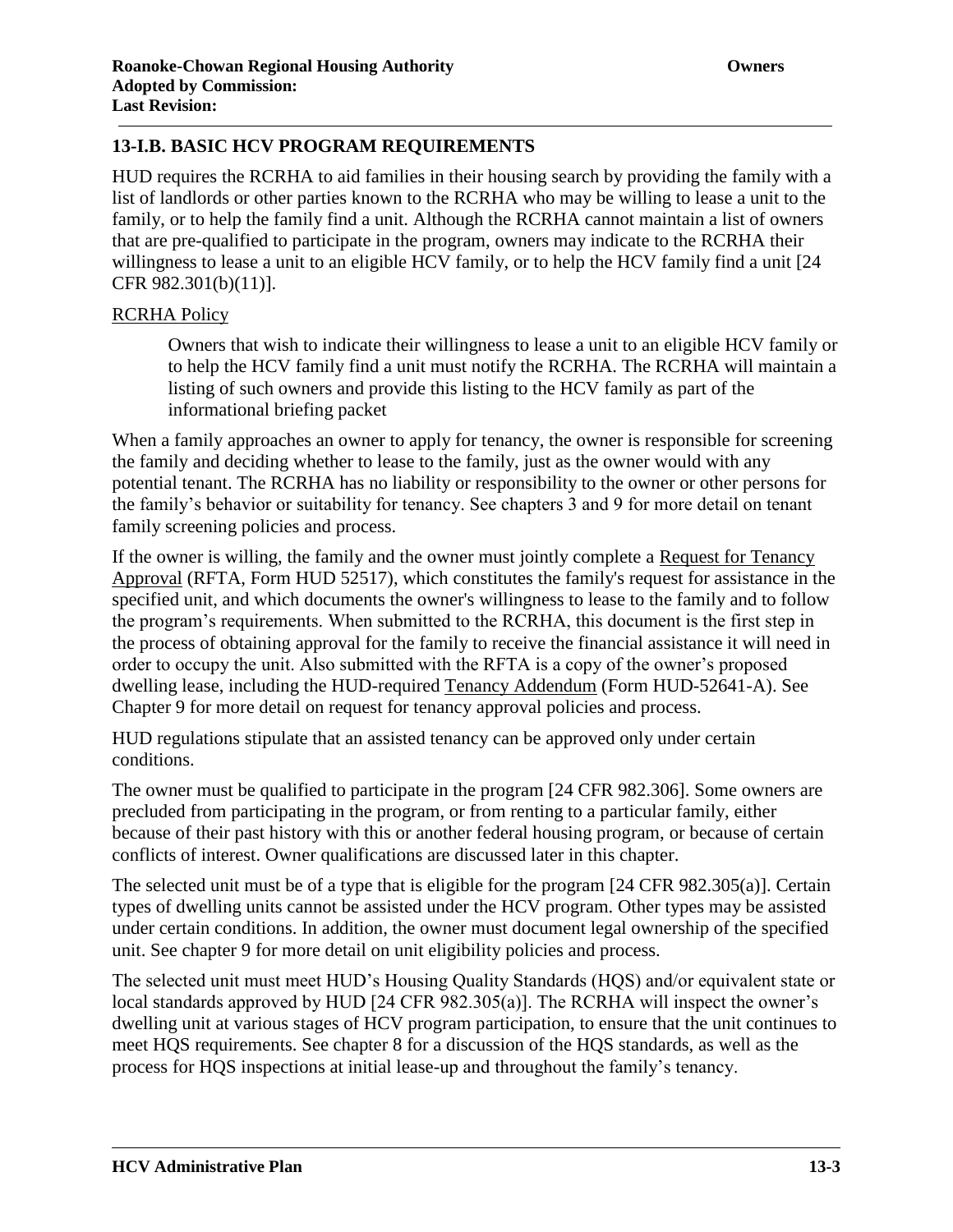The RCRHA must determine that the cost of the unit is reasonable [24 CFR 982.305(a)]. The rent must be reasonable in relation to comparable unassisted units in the area and must not be in excess of rents charged by the owner for comparable, unassisted units on the premises. See chapter 8 for a discussion of requirements and policies on rent reasonableness, rent comparability and the rent reasonableness determination process.

At initial lease-up of a unit, the RCRHA must determine that the share of rent to be paid by the family does not exceed 40 percent of the family's monthly-adjusted income [24 CFR 982.305(a)]. See chapter 6 for a discussion of the calculation of family income, family share of rent and HAP.

The dwelling lease must comply with all program requirements [24 CFR 982.308]. Owners are encouraged to use their standard leases when renting to an assisted family. However, the HCV program requires that the Tenancy Addendum, which helps standardize the tenancy requirements for all assisted families, be added word-for-word to that lease. See chapter 9 for a discussion of the dwelling lease and tenancy addendum, including lease terms and provisions.

The RCRHA and the owner enter into a formal contractual relationship by executing the Housing Assistance Payment (HAP) Contract (Form HUD-52641). The HAP contract format is prescribed by HUD. See chapter 9 for a discussion of the HAP contract execution process. Specific HAP contract provisions and responsibilities are discussed later in this chapter 13.

# **13-I.C. OWNER RESPONSIBILITIES [24 CFR 982.452]**

The basic owner responsibilities in the HCV program are outlined in the regulations as follows:

- Performing all of the owner's obligations under the Housing Assistance Payments (HAP) contract and the lease
- Performing all management and rental functions for the assisted unit, including selecting a voucher-holder to lease the unit, and deciding if the family is suitable for tenancy of the unit
- Maintaining the unit in accordance with the Housing Quality Standards (HQS), including performance of ordinary and extraordinary maintenance
- Complying with equal opportunity requirements
- Preparing and furnishing to the RCRHA information required under the HAP contract
- Collecting from the family any security deposit, the tenant's contribution to rent (that part of rent to owner not covered by the housing assistance payment from the RCRHA), and any charges for unit damage by the family.
- Enforcing tenant obligations under the dwelling lease
- Paying for utilities and services (unless paid by the family under the lease)
- Making or allowing modifications to a dwelling unit occupied or to be occupied by a disabled person [24 CFR 100.203]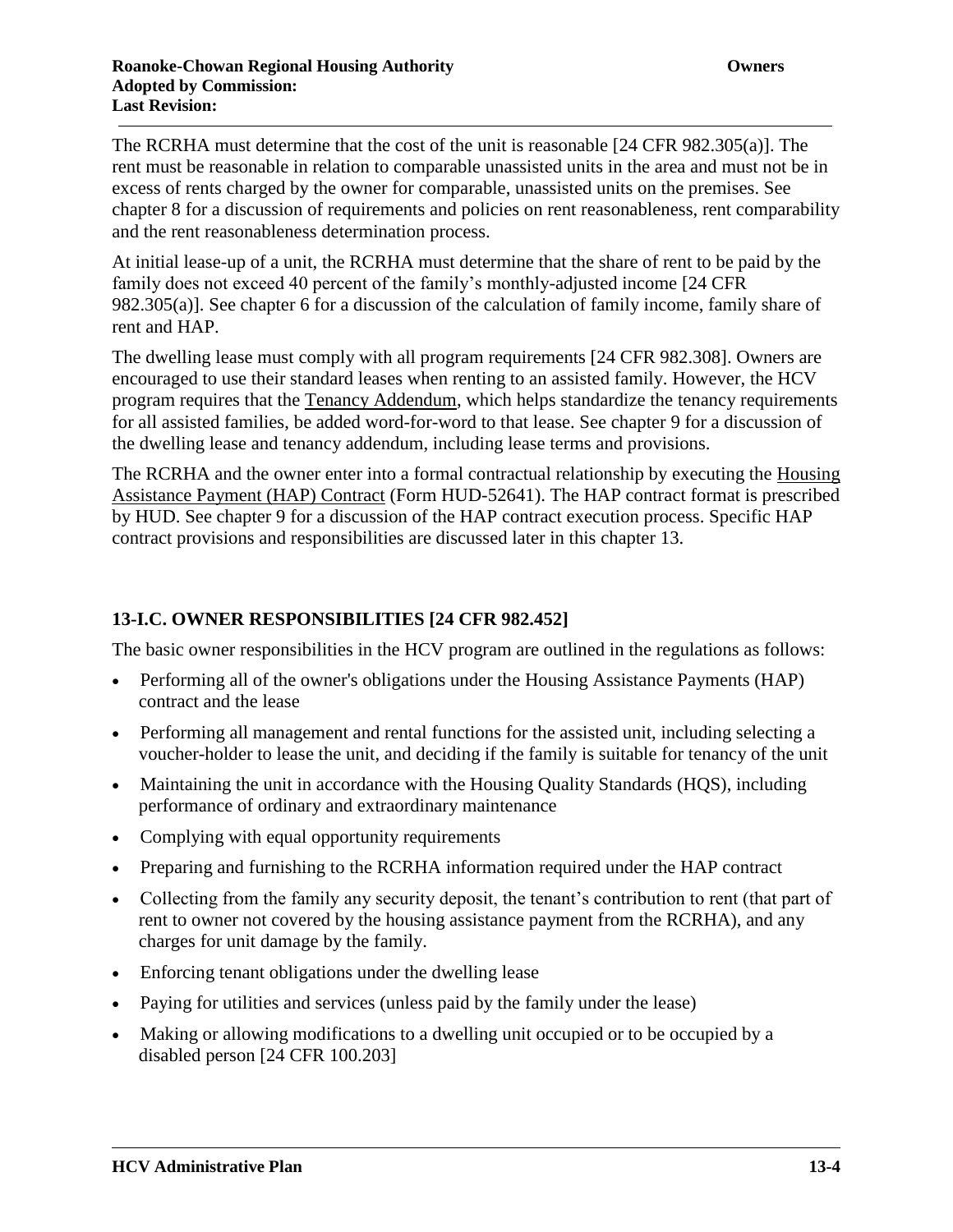# **13-I.D. OWNER QUALIFICATIONS**

The RCRHA does not formally approve an owner to participate in the HCV program. However, there are a number of criteria where the RCRHA may deny approval of an assisted tenancy based on past owner behavior, conflict of interest, or other owner-related issues. No owner has a right to participate in the HCV program [24 CFR 982.306(e)].

## **Owners Barred from Participation [24 CFR 982.306(a) and (b)]**

The RCRHA must not approve the assisted tenancy if the RCRHA has been informed that the owner has been debarred, suspended, or subject to a limited denial of participation under 24 CFR part 24. HUD may direct the RCRHA not to approve a tenancy request if a court or administrative agency has determined that the owner violated the Fair Housing Act or other federal equal opportunity requirements, or if such an action is pending.

# **Leasing to Relatives [24 CFR 982.306(d), HCV GB p. 11-2]**

The RCRHA must not approve an RFTA if the owner is the parent, child, grandparent, grandchild, sister, or brother or immediate relative of any member of the family. The RCRHA may make an exception as a reasonable accommodation for a family member with a disability. The owner is required to certify that no such relationship exists. This restriction applies at the time that the family receives assistance under the HCV program for occupancy of a particular unit. Current contracts on behalf of owners and families that are related may continue, but any new leases or contracts for these families may not be approved.

# **Conflict of Interest [24 CFR 982.161; HCV GB p. 8-19]**

The RCRHA must not approve a tenancy in which any of the following classes of persons has any interest, direct or indirect, during tenure or for one year thereafter:

- Any present or former member or officer of the RCRHA (except a participant commissioner)
- Any employee of the RCRHA, or any contractor, subcontractor or agent of the RCRHA, who formulates policy or who influences decisions with respect to the programs
- Any public official, member of a governing body, or State or local legislator, who exercises functions or responsibilities with respect to the programs
- Any member of the Congress of the United States

HUD may waive the conflict of interest requirements, except for members of Congress, for good cause. The RCRHA must submit a waiver request to the appropriate HUD Field Office for determination.

Any waiver request submitted by the RCRHA must include [HCV Guidebook pp.11-2 and 11-3]:

• Complete statement of the facts of the case;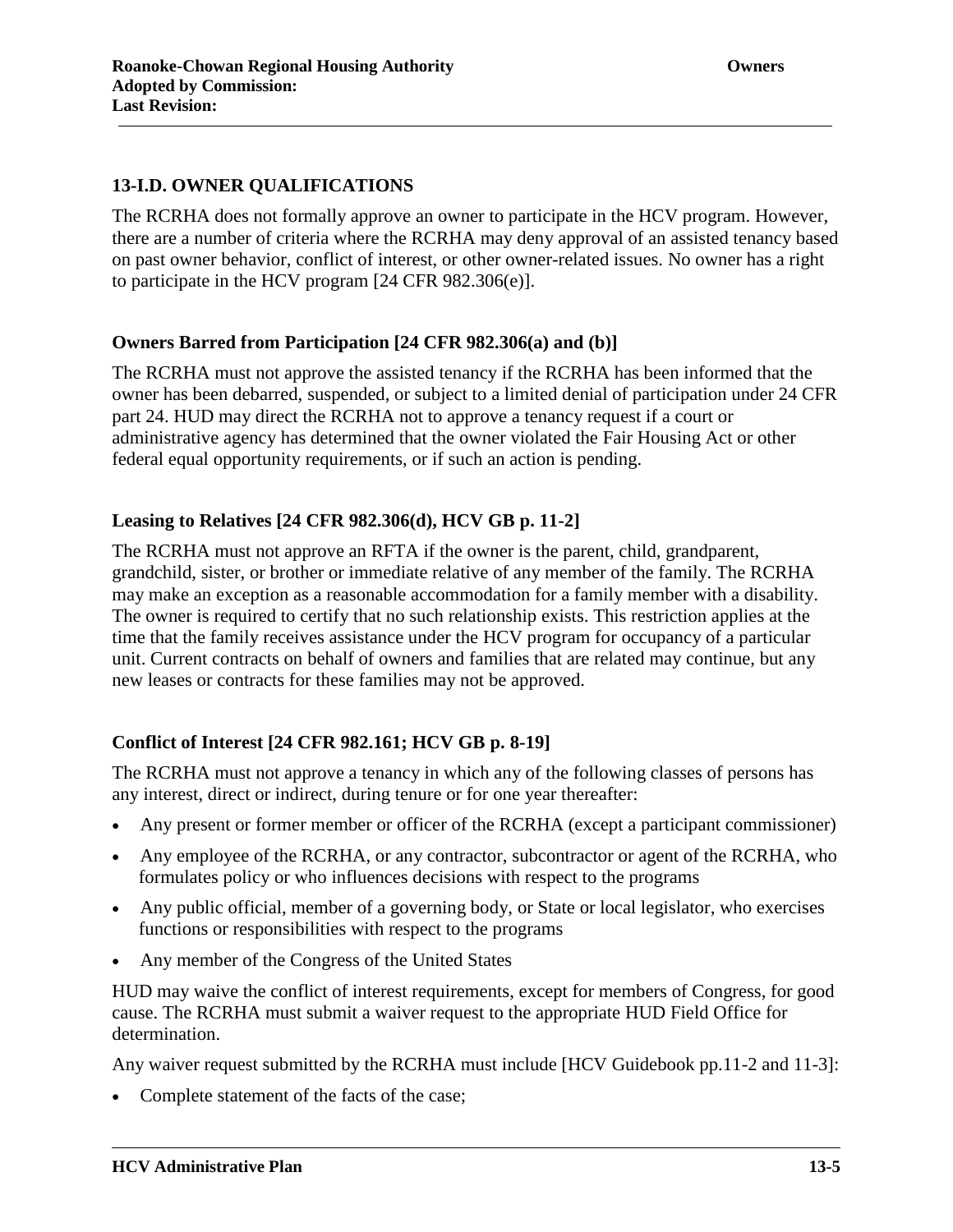- Analysis of the specific conflict of interest provision of the HAP contract and justification as to why the provision should be waived;
- Analysis of and statement of consistency with state and local laws. The local HUD office, the RCRHA, or both parties may conduct this analysis. Where appropriate, an opinion by the state's attorney general should be obtained;
- Opinion by the local HUD office as to whether there would be an appearance of impropriety if the waiver were granted;
- Statement regarding alternative existing housing available for lease under the HCV program or other assisted housing if the waiver is denied;
- If the case involves a hardship for a particular family, statement of the circumstances and discussion of possible alternatives;
- If the case involves a public official or member of the governing body, explanation of his/her duties under state or local law, including reference to any responsibilities involving the HCV program;
- If the case involves employment of a family member by the RCRHA or assistance under the HCV program for an eligible RCRHA employee, explanation of the responsibilities and duties of the position, including any related to the HCV program;
- If the case involves an investment on the part of a member, officer, or employee of the RCRHA, description of the nature of the investment, including disclosure/divestiture plans.

Where the RCRHA has requested a conflict of interest waiver, the RCRHA may not execute the HAP contract until HUD has made a decision on the waiver request.

## **RCRHA Policy**

In considering whether to request a conflict of interest waiver from HUD, the RCRHA will consider factors the reasons for waiving the requirement; consistency with state and local laws; the existence of alternative housing available to families; the individual circumstances of a particular family; the specific duties of individuals whose positions present a possible conflict of interest; the nature of any financial investment in the property and plans for disclosure/divestiture; and the possible appearance of impropriety.

## **Owner Actions That May Result in Disapproval of a Tenancy Request [24 CFR 982.306(c)]**

HUD regulations permit the RCRHA, at the RCRHA's discretion, to refuse to approve a request for tenancy if the owner has committed any of a number of different actions.

If the RCRHA disapproves a request for tenancy because an owner is not qualified, it may not terminate the HAP contract for any assisted families that are already living in the owner's properties unless the owner has violated the HAP contract for those units [HCV GB p. 11-4].

## RCRHA Policy

The RCRHA will refuse to approve a request for tenancy if the RCRHA becomes aware that any of the following are true: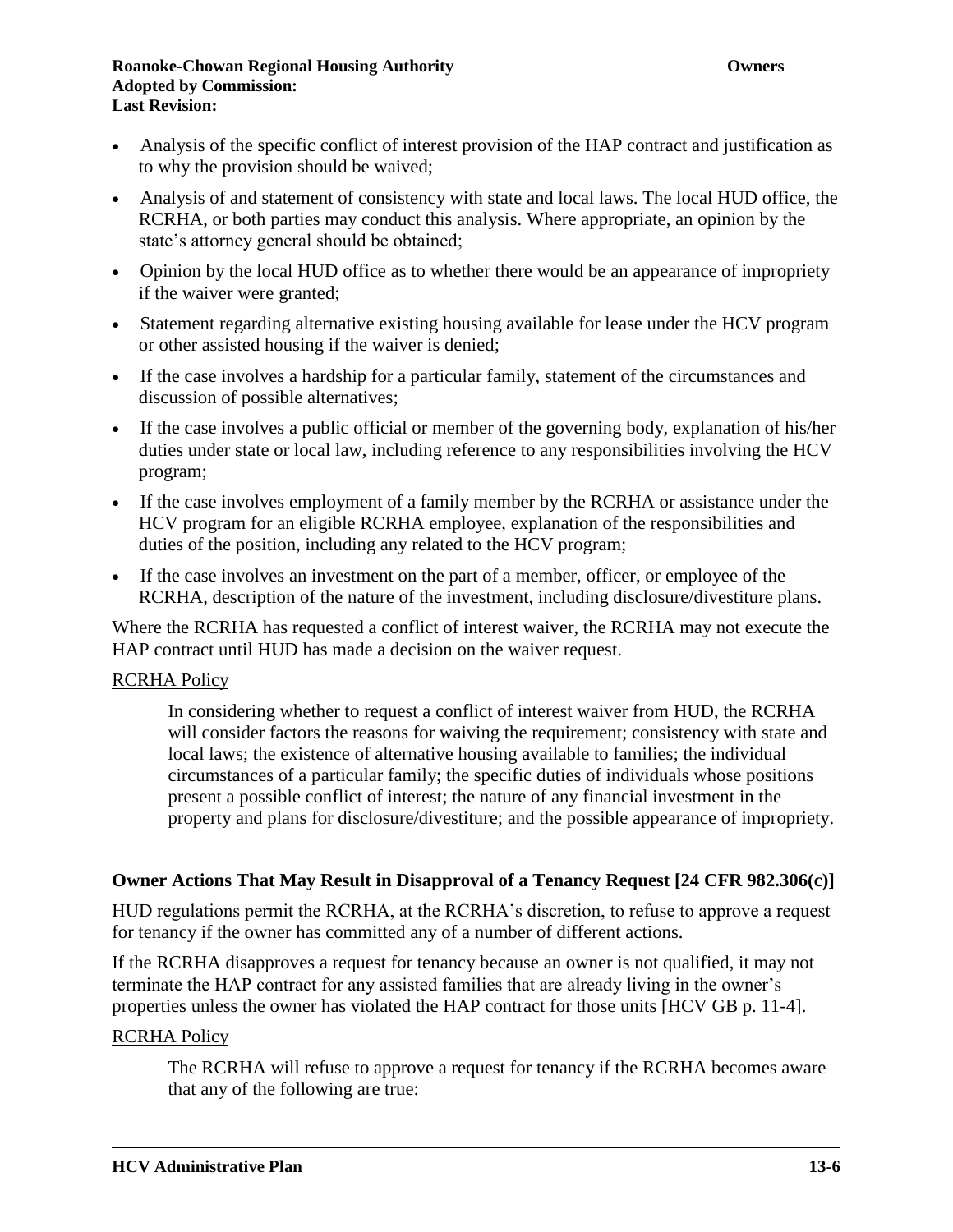The owner has violated obligations under a HAP contract under Section 8 of the 1937 Act (42 U.S.C. 1437f);

The owner has committed fraud, bribery or any other corrupt or criminal act in connection with any federal housing program;

The owner has engaged in any drug-related criminal activity or any violent criminal activity;

The owner has a history or practice of non-compliance with the HQS for units leased under the tenant-based programs, or with applicable housing standards for units leased with project-based Section 8 assistance or leased under any other federal housing program;

The owner has a history or practice of failing to terminate tenancy of tenants of units assisted under Section 8 or any other federally assisted housing program for activity engaged in by the tenant, any member of the household, a guest or another person under the control of any member of the household that: (i) Threatens the right to peaceful enjoyment of the premises by other residents; (ii) Threatens the health or safety of other residents, of employees of the RCRHA, or of owner employees or other persons engaged in management of the housing; (iii) Threatens the health or safety of, or the right to peaceful enjoyment of their residences, by persons residing in the immediate vicinity of the premises; or (iv) Is drug-related criminal activity or violent criminal activity;

The owner has a history or practice of renting units that fail to meet state or local housing codes; or

The owner has not paid state or local real estate taxes, fines, or assessment.

In considering whether to disapprove owners for any of the discretionary reasons listed above, the RCRHA will consider any mitigating factors. Such factors may include, but are not limited to, the seriousness of the violation in relation to program requirements, the impact on the ability of families to lease units under the program, health and safety of participating families, among others. Upon consideration of such circumstances, the RCRHA may, on a case-by-case basis, choose to approve an owner.

#### **Legal Ownership of Unit**

The following represents RCRHA policy on legal ownership of a dwelling unit to be assisted under the HCV program.

#### RCRHA Policy

The RCRHA will only enter into a contractual relationship with the legal owner of a qualified unit. No tenancy will be approved without acceptable documentation of legal ownership (e.g., deed of trust, proof of taxes for most recent year).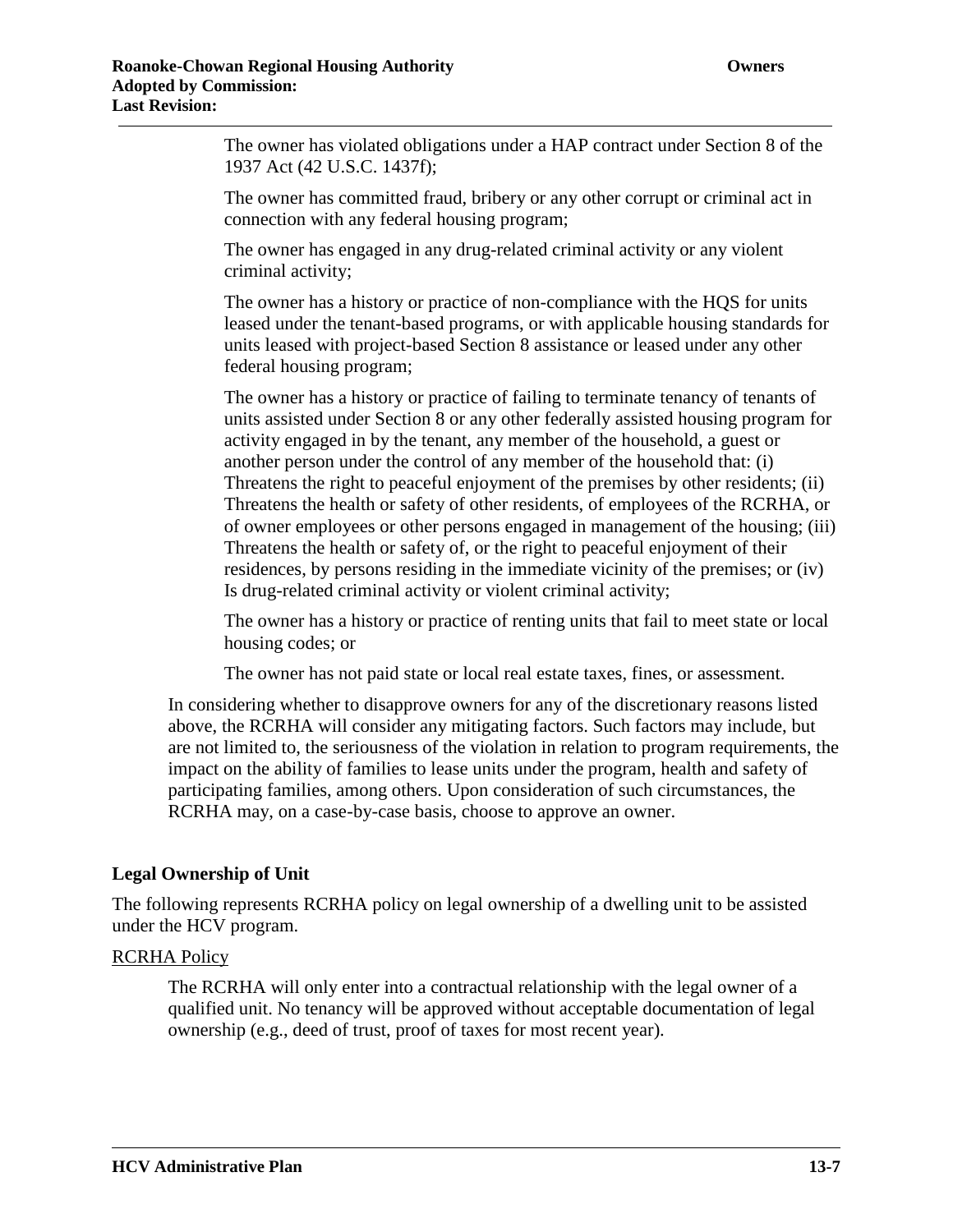The owner must not discriminate against any person because of race, color, religion, sex, national origin, age, familial status, sexual orientation, or disability, in connection with any actions or responsibilities under the HCV program and the HAP contract with the RCRHA.

The owner must cooperate with the RCRHA and with HUD in conducting any equal opportunity compliance reviews and complaint investigations in connection with the HCV program and the HAP contract with the RCRHA.

See Chapter 2 for a more thorough discussion of Fair Housing and Equal Opportunity requirements in the HCV program.

# **PART II. HAP CONTRACTS**

# **13-II.A. OVERVIEW**

The HAP contract represents a written agreement between the RCRHA and the owner of the dwelling unit occupied by a HCV assisted family. The contract spells out the owner's responsibilities under the program, as well as the RCRHA's obligations. Under the HAP contract, the RCRHA agrees to make housing assistance payments to the owner on behalf of a specific family occupying a specific unit.

The HAP contract is used for all HCV program tenancies except for assistance under the Section 8 homeownership program, and assistance to families that own a manufactured home and lease the space. See chapter 15 for a discussion of any special housing types included in the RCRHA's HCV program.

If the RCRHA has given approval for the family of the assisted tenancy, the owner and the RCRHA execute the HAP contract. See chapter 9 for a discussion of the leasing process, including provisions for execution of the HAP contract.

# **13-II.B. HAP CONTRACT CONTENTS**

The HAP contract format is required by HUD, specifically Housing Assistance Payment (HAP) Contract, Form HUD-52641.

The HAP contract contains three parts.

Part A of the contract includes basic **contract information** about the name of the tenant family, address of the contract unit, names of all household members, first and last dates of initial lease term, amount of initial monthly rent to owner, amount of initial housing assistance payment, utilities and appliances to be supplied by owner and tenant, signatures of RCRHA and owner [HCV Guidebook, pp 11-10 and 11-11].

In general, the HAP contract cannot be modified. However, RCRHA does have the discretion to add language to Part A of the HAP contract which prohibits the owner from collecting a security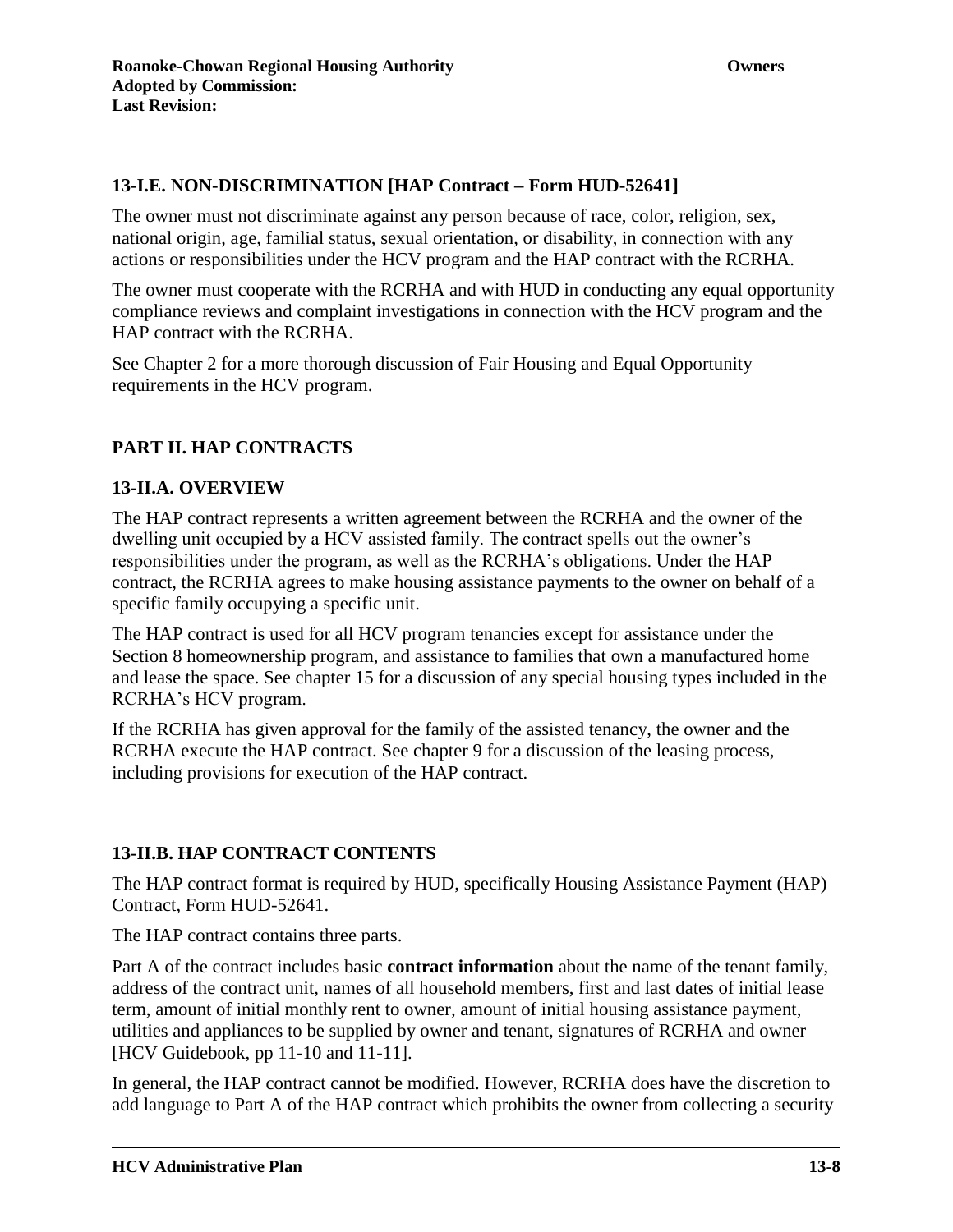deposit in excess of private market practices or in excess of amounts charged to unassisted tenants. RCRHA policy on the amount of security deposit an owner may collect is found in Chapter 9.

In addition, RCRHA does have the discretion to add language to Part A of the HAP contract that defines when the housing assistance payment by the RCRHA is deemed received by the owner (e.g., upon mailing by the RCRHA or actual receipt by the owner).

#### RCRHA Policy

The RCRHA has not adopted a policy that defines when the housing assistance payment by the RCRHA is deemed received by the owner. Therefore, no modifications to the HAP contract will be necessary.

Part B is the body of the contract. It describes in detail program requirements affecting the owner and owner roles and responsibilities under the HCV program. Most of the requirements contained in Part B of the HAP contract are outlined elsewhere in this plan. Topics addressed in Part B include:

- Purpose
- Lease of Contract Unit
- Maintenance, Utilities, and Other Services
- Term of HAP Contract
- Provision and Payment of Utilities and Appliances
- Rent to Owner: Reasonable Rent
- RCRHA Payment to Owner
- Owner Certification
- Prohibition of Discrimination
- Owner's Breach of HAP Contract
- RCRHA and HUD Access to Premises and Owner's Records
- Exclusion of Third Party Rights
- Conflict of Interest
- Assignment of the HAP Contract
- Written Notices
- Entire Agreement Interpretation

Part C of the contract includes the Tenancy Addendum (Form HUD-52641-A). The addendum sets forth the tenancy requirements for the program and the composition of the household, as approved by the RCRHA. The owner must sign the HUD Tenancy Addendum with the prospective tenant, and the tenant has the right to enforce the Tenancy Addendum against the owner. The terms of the Tenancy Addendum prevail over any other provisions of the lease.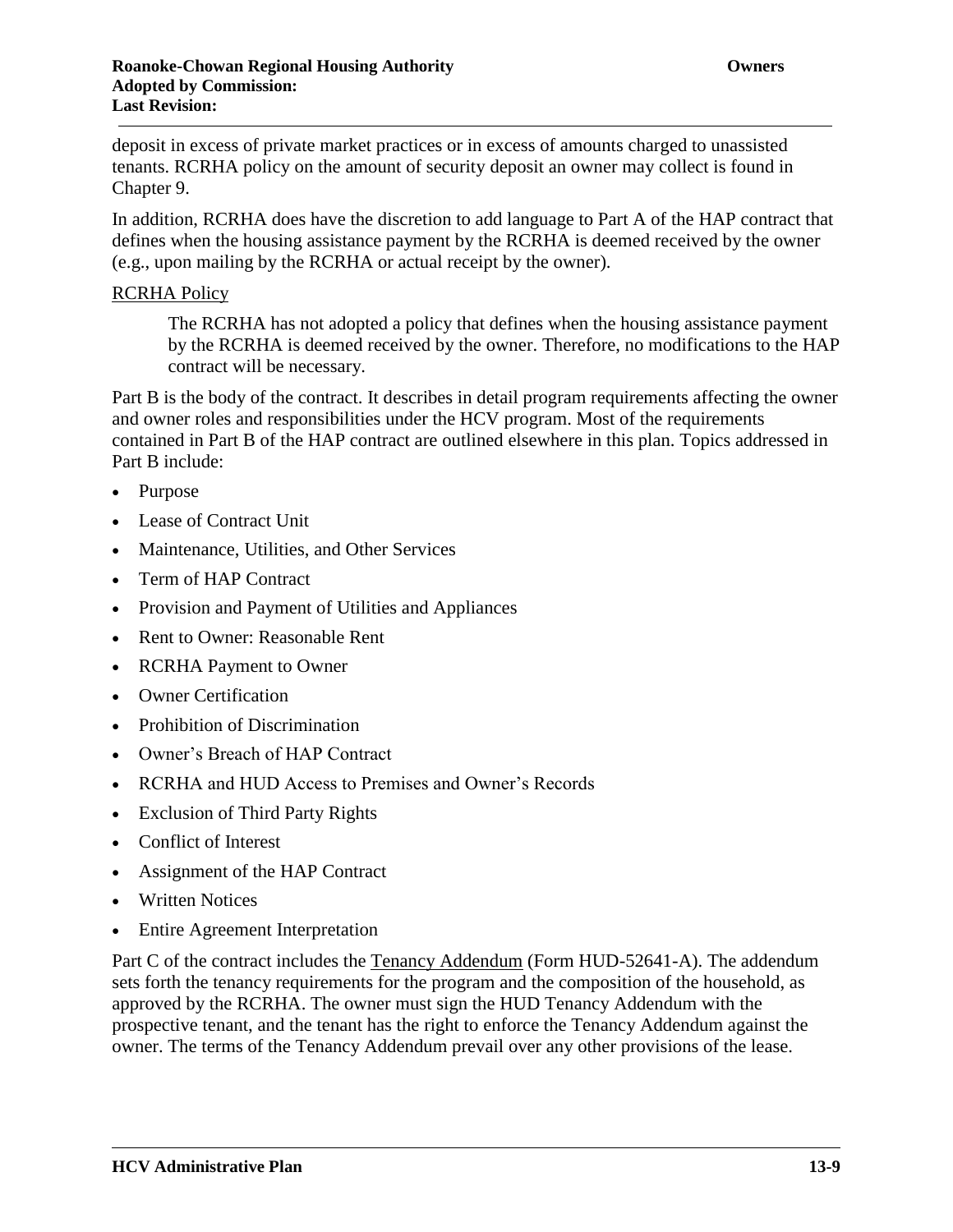# **General**

During the term of the HAP contract, and subject to the provisions of the HAP contract, the RCRHA must make monthly HAP payments to the owner on behalf of the family, at the beginning of each month. If a lease term begins after the first of the month, the HAP payment for the first month is prorated for a partial month.

The amount of the HAP payment is determined according to the policies described in Chapter 6, and is subject to change during the term of the HAP contract. The RCRHA must notify the owner and the family in writing of any changes in the HAP payment.

HAP payments can be made only during the lease term, and only while the family is residing in the unit.

The monthly HAP payment by the RCRHA is credited toward the monthly rent to owner under the family's lease. The total of the rent paid by the tenant, plus the RCRHA HAP payment, should be equal to the rent specified in the lease (the rent to owner).

The family is not responsible for payment of the HAP payment, and the RCRHA is not responsible for payment of the family share of rent.

The family's share of the rent cannot be more than the difference between the total rent to the owner and the HAP payment. The owner may not demand or accept any rent payment from the tenant in excess of this maximum [24 CFR 982.451(b)(4)]. The owner may not charge the tenant extra amounts for items customarily included in rent in the locality, or provided at no additional cost to unsubsidized tenants in the premises [24 CFR 982.510(c)]. See chapter 9 for a discussion of separate, non-lease agreements for services, appliances and other items that are not included in the lease.

If the owner receives any excess HAP from the RCRHA, the excess amount must be returned immediately. If the RCRHA determines that the owner is not entitled to all or a portion of the HAP, the RCRHA may deduct the amount of overpayment from any amounts due to the owner, including amounts due under any other Section 8 HCV contract. See Chapter 16 for additional detail on owner reimbursement of HAP overpayments.

# **Owner Certification of Compliance**

Unless the owner complies with all provisions of the HAP contract, the owner is not entitled to receive housing assistance payments under the HAP contract [HAP Contract – Form HUD-52641].

By endorsing the monthly check from the RCRHA, the owner certifies to compliance with the terms of the HAP contract. This includes certification that the owner is maintaining the unit and premises in accordance with HQS; that the contract unit is leased to the tenant family and, to the best of the owner's knowledge, the family resides in the unit as the family's only residence; the rent to owner does not exceed rents charged by the owner for comparable unassisted units on the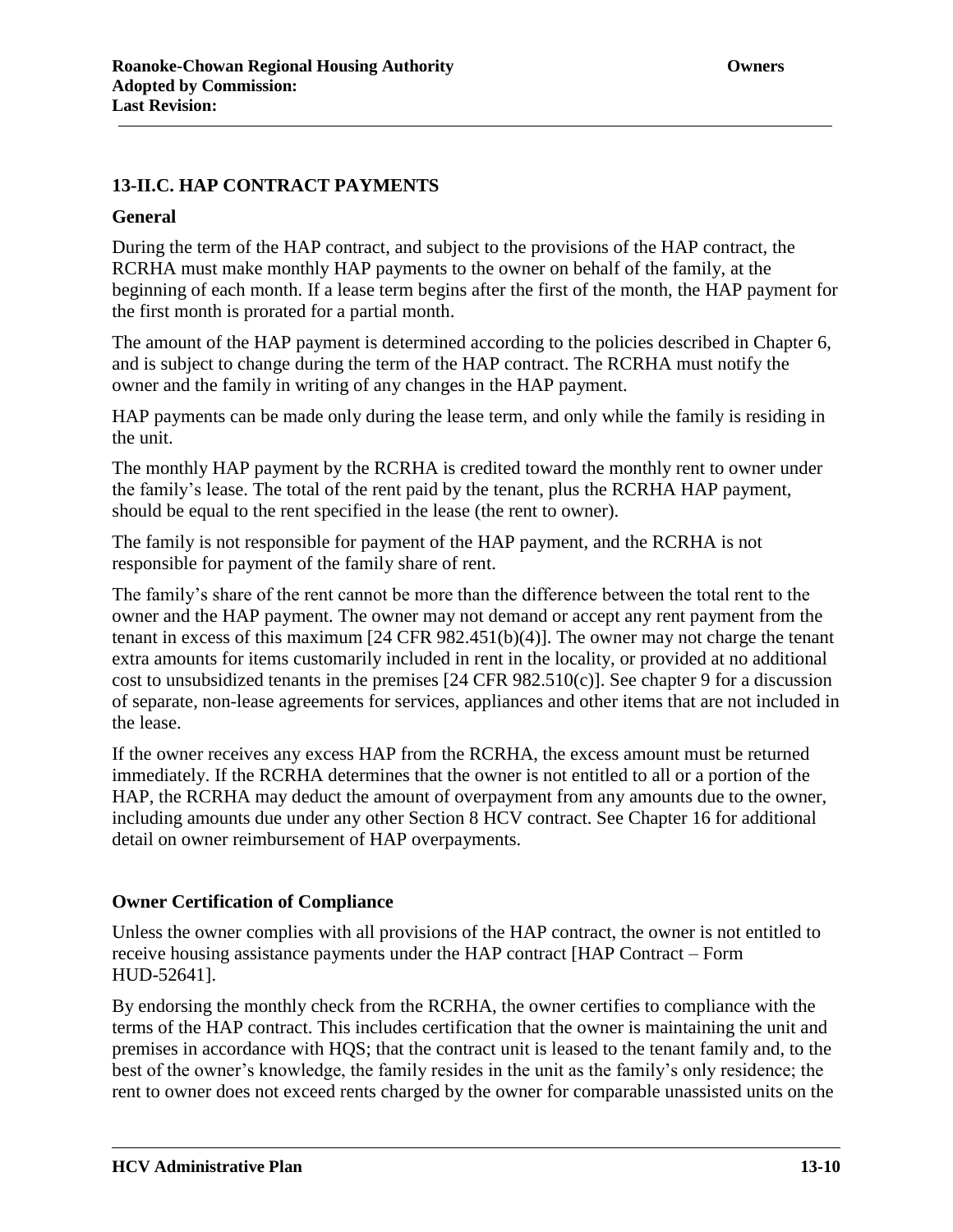premises; and that the owner does not receive (other than rent to owner) any additional payments or other consideration for rent of the contract unit during the HAP term.

# **Late HAP Payments [24 CFR 982.451(a)(5)]**

The RCRHA is responsible for making HAP payments promptly when due to the owner, in accordance with the terms of the HAP contract. After the first two calendar months of the HAP contract term, the HAP contract provides for penalties if the RCRHA fails to make the HAP payment on time.

Penalties for late HAP payments can only be imposed if 1) the penalties are in accordance with generally accepted local rental market practices and law governing penalties for late payment by tenants; 2) it is the owner's normal business practice to charge late payment penalties for both assisted and unassisted families; and 3) the owner charges the assisted family for late payment of the family's share of the rent.

The RCRHA is not required to pay a late payment penalty if HUD determines that the payment is late for reasons beyond the RCRHA's control. In addition, late payment penalties are not required if the RCRHA intentionally delays or denies payment as a remedy to an owner breach of the HAP contract [HCV Guidebook p. 11-7].

# **Termination of HAP Payments [24 CFR 982.311(b)]**

The RCRHA must continue making housing assistance payments to the owner in accordance with the HAP contract as long as the tenant continues to occupy the unit and the HAP contract is not violated.

HAP payments terminate when the HAP contract terminates or when the tenancy is terminated in accordance with the terms of the lease.

If the owner has initiated eviction proceedings against the family and the family continues to reside in the unit, the RCRHA must continue to make housing assistance payments to the owner until the owner has obtained a court judgment or other process allowing the owner to evict the tenant.

## RCRHA Policy

The owner must inform the RCRHA when the owner has initiated eviction proceedings against the family and the family continues to reside in the unit.

The owner must inform the RCRHA when the owner has obtained a court judgment or other process allowing the owner to evict the tenant, and provide the RCRHA with a copy of such judgment or determination.

After the owner has obtained a court judgment or other process allowing the owner to evict the tenant, the RCRHA will continue to make HAP payments to the owner until the family actually moves from the unit or until the family is physically evicted from the unit, whichever is earlier. The owner must inform the RCRHA of the date when the family actually moves from the unit or the family is physically evicted from the unit.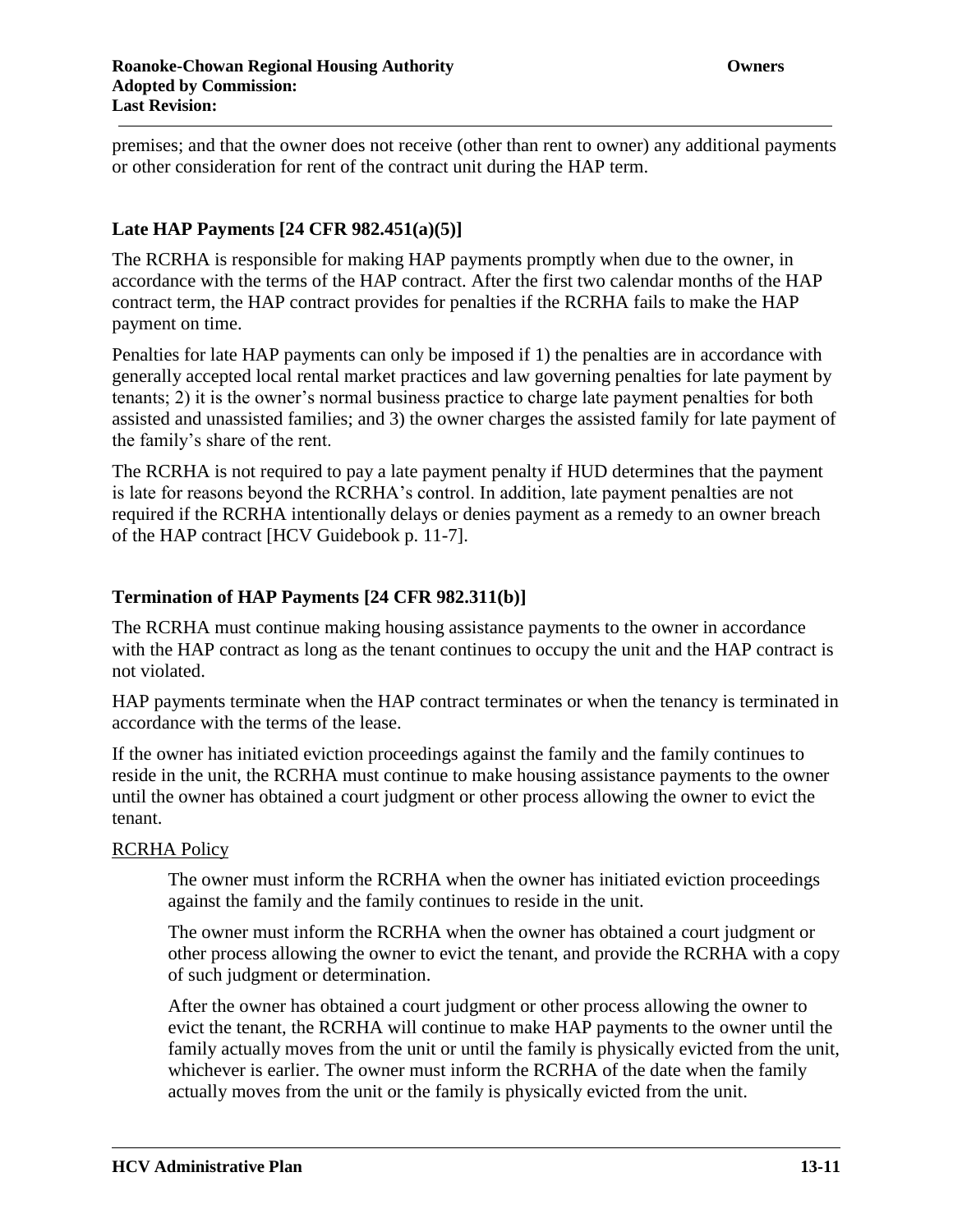## **13-II.D. BREACH OF HAP CONTRACT [24 CFR 982.453]**

Any of the following actions by the owner constitutes a breach of the HAP contract:

- If the owner violates any obligations under the HAP contract including failure to maintain the unit in accordance with HQS
- If the owner has violated any obligation under any other HAP contract under Section 8
- If the owner has committed fraud, bribery or any other corrupt or criminal act in connection with any federal housing program
- For projects with mortgages insured by HUD or loans made by HUD, if the owner has failed to comply with the regulation ns for the applicable program; or if the owner has committed fraud, bribery or any other corrupt or criminal act in connection with the mortgage or loan
- If the owner has engaged in drug-related criminal activity
- If the owner has committed any violent criminal activity

If the RCRHA determines that a breach of the HAP contract has occurred, it may exercise any of its rights and remedies under the HAP contract.

The RCRHA rights and remedies against the owner under the HAP contract include recovery of any HAP overpayment, suspension of housing assistance payments, abatement or reduction of the housing assistance payment, termination of the payment or termination the HAP contract. The RCRHA may also obtain additional relief by judicial order or action.

The RCRHA must notify the owner of its determination and provide in writing the reasons for the determination. The notice may require the owner to take corrective action by an established deadline. The RCRHA must provide the owner with written notice of any reduction in housing assistance payments or the termination of the HAP contract.

## RCRHA Policy

Before the RCRHA invokes a remedy against an owner, the RCRHA will evaluate all information and documents available to determine if the contract has been breached.

If relevant, the RCRHA will conduct an audit of the owner's records pertaining to the tenancy or unit.

If it is determined that the owner has breached the contract, the RCRHA will consider all of the relevant factors including the seriousness of the breach, the effect on the family, the owner's record of compliance and the number and seriousness of any prior HAP contract violations.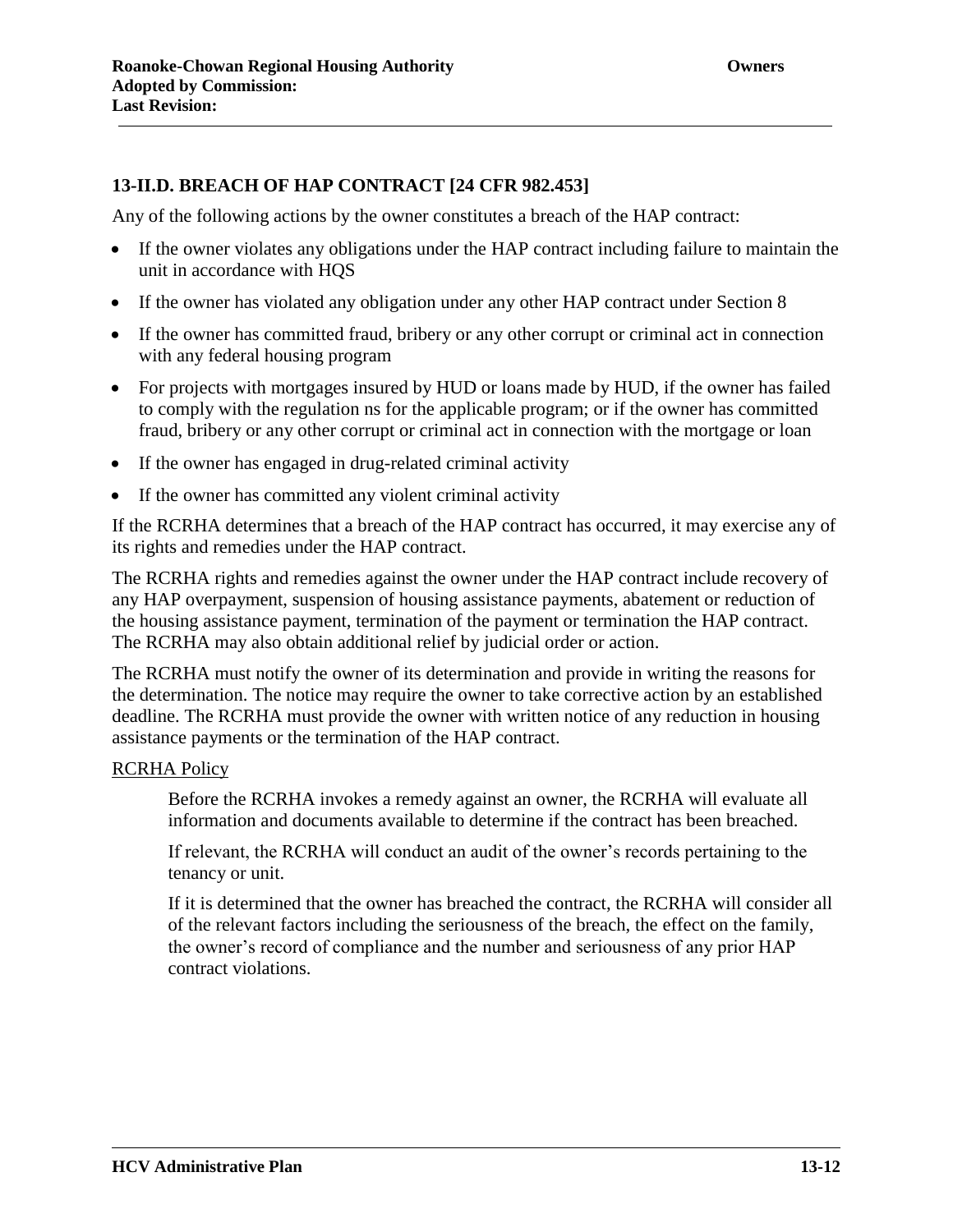The term of the HAP contract runs concurrently with the term of the dwelling lease [24 CFR 982.451(a)(2)], beginning on the first day of the initial term of the lease and terminating on the last day of the term of the lease, including any lease term extensions.

The HAP contract and the housing assistance payments made under the HAP contract terminate if [HCV Guidebook pp.11-4 and 11-5, pg. 15-3]:

- The owner or the family terminates the lease;
- The lease expires;
- The RCRHA terminates the HAP contract:
- The RCRHA terminates assistance for the family;
- The family moves from the assisted unit. In this situation, the owner is entitled to keep the housing assistance payment for the month when the family moves out of the unit.
- 180 calendar days have elapsed since the RCRHA made the last housing assistance payment to the owner;
- The family is absent from the unit for longer than the maximum period permitted by the RCRHA;
- The Annual Contributions Contract (ACC) between the RCRHA and HUD expires
- The RCRHA elects to terminate the HAP contract.

## RCRHA Policy

The RCRHA may elect to terminate the HAP contract in each of the following situations:

Available program funding is not sufficient to support continued assistance for families in the program [24 CFR 982.454];

The unit does not meet HQS size requirements due to change in family composition [24 CFR 982.403] – see chapter 8;

The unit does not meet HQS [24 CFR 982.404] – see chapter 8;

The family breaks up [HUD Form 52641] – see chapter 3;

The owner breaches the HAP contract [24 CFR 982.453(b)] – see Section 13-II.D.

If the RCRHA terminates the HAP contract, the RCRHA must give the owner and the family written notice. The notice must specify the reasons for the termination and the effective date of the termination. Once a HAP contract is terminated, no further HAP payments may be made under that contract [HCV Guidebook pg.15-4].

## RCRHA Policy

In all cases, the HAP contract terminates at the end of the calendar month that follows the calendar month in which the RCRHA gives written notice to the owner. The owner is not entitled to any housing assistance payment after this period, and must return to the RCRHA any housing assistance payment received after this period.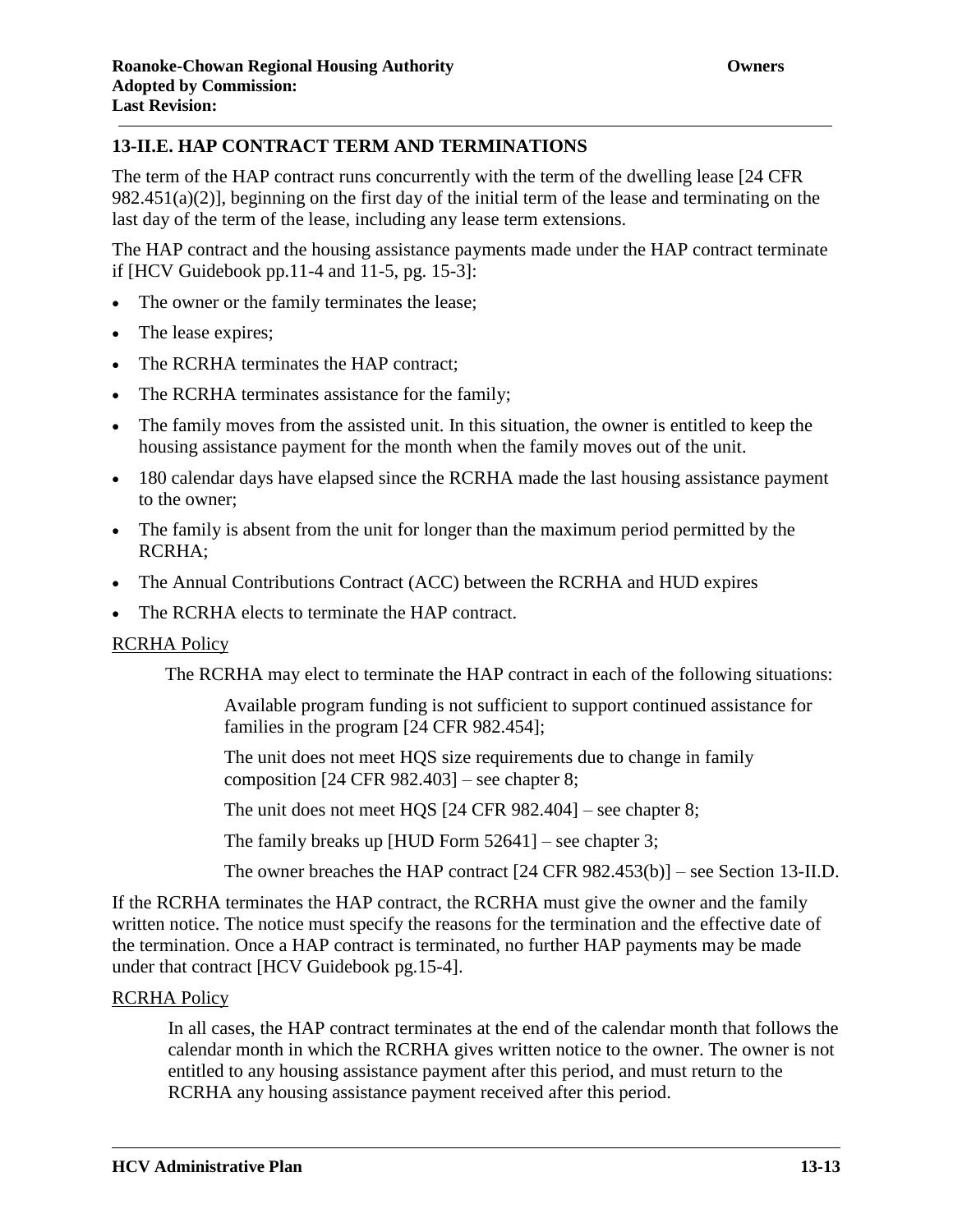If the family moves from the assisted unit into a new unit, even if the new unit is in the same building or complex as the assisted unit, the HAP contract for the assisted unit terminates. A new HAP contract would be required [HCV GB, p. 11-17].

When the family moves from an assisted unit into a new unit, the term of the HAP contract for the new unit may begin in the same month in which the family moves out of its old unit. This is not considered a duplicative subsidy [HCV GB, p. 8-22].

# **13-II.F. CHANGE IN OWNERSHIP / ASSIGNMENT OF THE HAP CONTRACT [HUD-52641]**

The HAP contract cannot be assigned to a new owner without the prior written consent of the RCRHA.

An owner under a HAP contract must notify the RCRHA in writing prior to a change in the legal ownership of the unit. The owner must supply all information as requested by the RCRHA.

Prior to approval of assignment to a new owner, the new owner must agree to be bound by and comply with the HAP contract. The agreement between the new owner and the former owner must be in writing and in a form that the RCRHA finds acceptable. The new owner must provide the RCRHA with a copy of the executed agreement.

## RCRHA Policy

Assignment of the HAP contract will be approved only if the new owner is qualified to become an owner under the HCV program according to the policies in Section 13-I.D. of this chapter.

The new owner must provide a written certification to the RCRHA that includes:

A copy of the escrow statement or other document showing the transfer of title and recorded deed;

A copy of the owner's IRS Form W-9, Request for Taxpayer Identification Number and Certification, or the social security number of the new owner;

The effective date of the HAP contract assignment;

A written agreement to comply with the terms of the HAP contract; and

Confirmation that the new owner is not a prohibited relative.

If the new owner does not agree to an assignment of the HAP contract, or fails to provide the necessary documents, the RCRHA will terminate the HAP contract with the old owner. If the new owner wants to offer the family a new lease, and the family elects to stay with continued assistance, the RCRHA will process the leasing in accordance with the policies in chapter 9.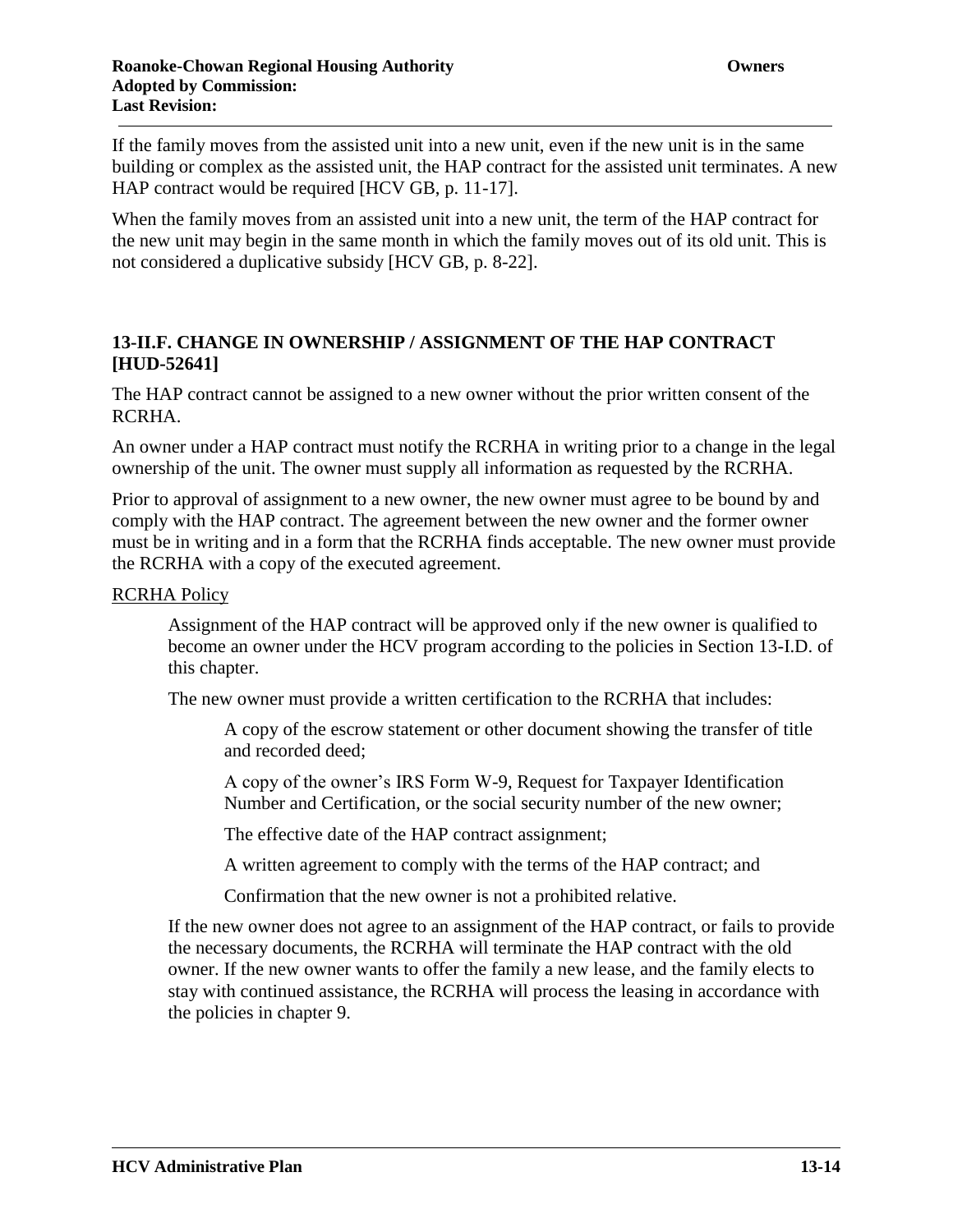# **13-II.G. PROTECTING HCV TENANT AT FORECLOSURE ACTION [PIH 2010-44]**

Section 703 of the PTFA amends the statute governing the Section 8 program (Section 8(o) of the U.S. Housing Act of 1937, 42 U.S.C. 1437f(o)), by revising section 8(o)(7)(C) (42 U.S.C.  $1437f(o)(7)(C)$ ) to require that each HAP contract include the following additional requirements on the owner:

- Shall provide that during the term of the lease, the owner shall not terminate the tenancy except for serious or repeated violation of the terms and conditions of the lease, for violation of applicable Federal, State, or local law, or for other good cause, … and in the case of an owner who is an immediate successor in interest pursuant to foreclosure during the term of the lease vacating the property prior to sale shall not constitute other good cause, except that the owner may terminate the tenancy effective on the date of transfer of the unit to the owner if the owner
	- o will occupy the unit as a primary residence; and
	- o has provided the tenant a notice to vacate at least 90 days before the effective date of such notice.

Additionally, Section 703 of the PTFA revises section 8(o)(7)(F) (42 U.S.C. 1437f(o)(7)(F)), to add the language:

 may include any addenda required by the Secretary to set forth the provisions of this subsection. In the case of any foreclosure on any federally-related mortgage loan (as that term is defined in section 3 of the Real Estate Settlement Procedures Act of 1974 (12 U.S.C. 2602)) or on any residential real property in which a recipient of assistance under this subsection resides, the immediate successor in interest in such property pursuant to the foreclosure shall assume such interest subject to the lease between the prior owner and the tenant and to the housing assistance payments contract between the prior owner and the public housing agency for the occupied unit, except that this provision and the provisions related to foreclosure in subparagraph (C) shall not affect any State or local law that provides longer time periods or other additional protections for tenants.

Under these new statutory provisions, the immediate successor in interest, which is the party gaining ownership through a foreclosure sale, becomes subject to the HAP contract, as also revised by statute, and there must be "good cause" other than vacating the property prior to sale in order to terminate the existing tenancy.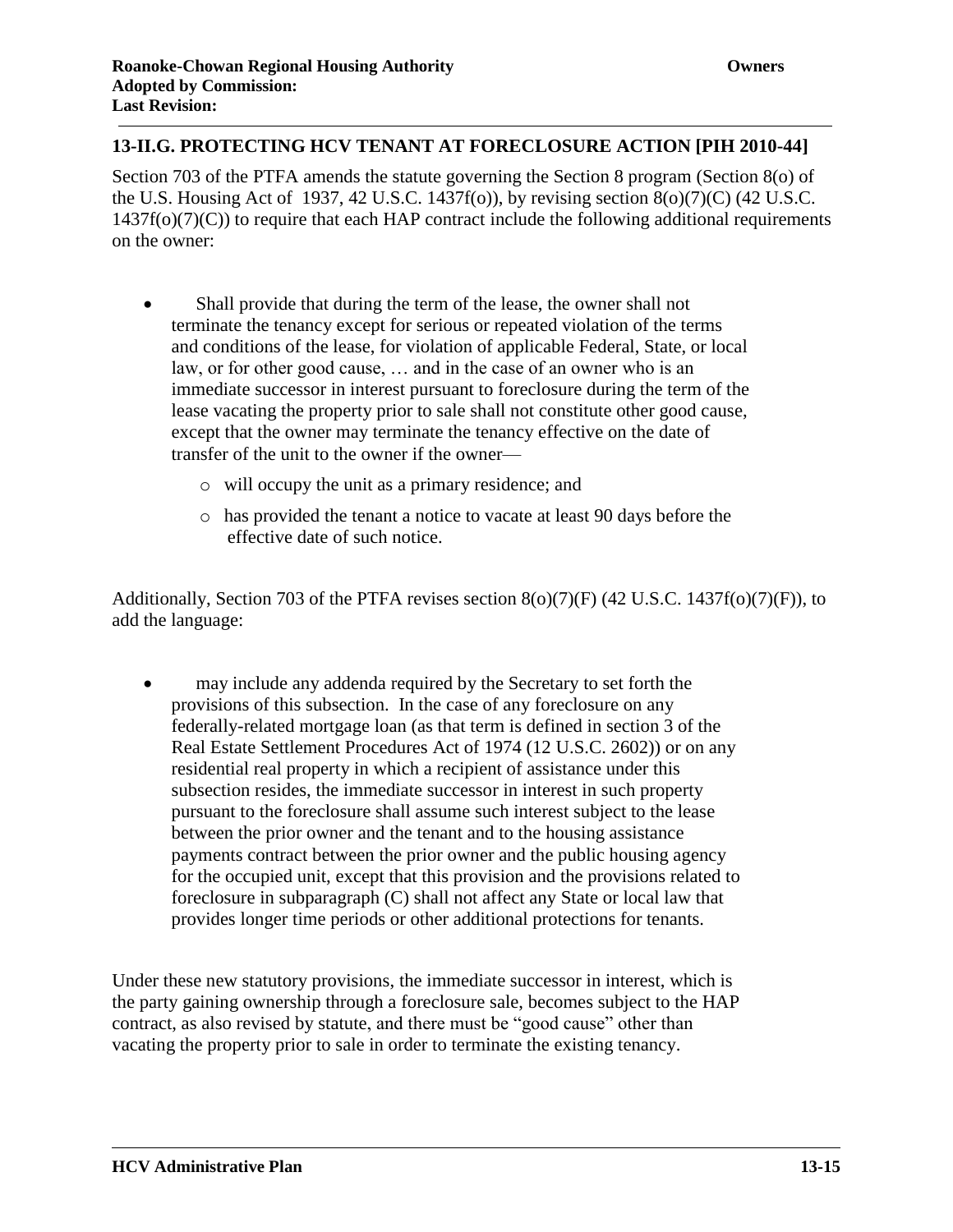Foreclosed properties in which Section 8 voucher recipients reside must comply with Sections 702 and 703 of the PTFA. If the immediate successor-in-interest will use the unit as a primary residence, the lease can be terminated effective on the date of the sale. In such cases, the tenant is still entitled to a minimum of 90 days notice to vacate. Section 702 is discussed in more detail in PIH Notice 2009-17. These statutory provisions sunset on December 31, 2014.

If a RCRHA learns that the property is in foreclosure, the RCRHA must:

- 1. Make all reasonable efforts to determine the status of the foreclosure and ownership of the property. This information can most likely be obtained through information that has been sent to the tenant notifying them of the foreclosure, and possibly in a 90 day notice to vacate. Additionally, RCRHA may review legal notices in the local newspaper or the local governments website to keep apprised of foreclosure actions initiated against owners of HCV assisted properties.
- 2. Continue to make payments to the original owner until ownership legally transfers in accordance with the HAP contract. With the exception of HUD-insured mortgages or loans, defaulting on a mortgage/loan is not a breach of the HAP contract.
- 3. Attempt to obtain a written acknowledgement of the assignment of the HAP contract from the successor in interest. The written agreement should include a request for owner information such as a Tax Identification Number, and payment instructions from the new owner. Even if the new owner does not acknowledge the assignment of the HAP contract in writing, the assignment is nevertheless effective by operation of law.
- 4. Inform the tenant that they must continue to pay rent in accordance with the lease, and if the successor in interest refuses to accept payment or cannot be identified, the tenant should pay the rent into escrow, because failure to pay rent may constitute an independent ground for eviction.
- 5. If the RCRHA is unable to make HAP payments to the successor in interest due to: (1) An action or inaction by the successor in interest that prevents such payments, including the rejection of payments or the failure of the successor to maintain the property in accordance with Housing Quality Standards (HQS); or (2) An inability to identify the successor, the RCRHA should inform the family of this. In order to ensure adequate protection of the tenant's rights under the statutory authority as well as enforcing performance of the successor in interest under the HAP contract, the RCRHA should refer tenants, as services are needed, to the local Legal Aid Office.

The RCRHA must make reasonable inquiries to determine whether the unit, in addition to having a tenant receiving HCV assistance, will be (or has been) assisted under the Neighborhood Stabilization Program (NSP). The PHA may inquire with the applicable units of local government to determine if properties occupied by Section 8 participants are under consideration for the NSP program.